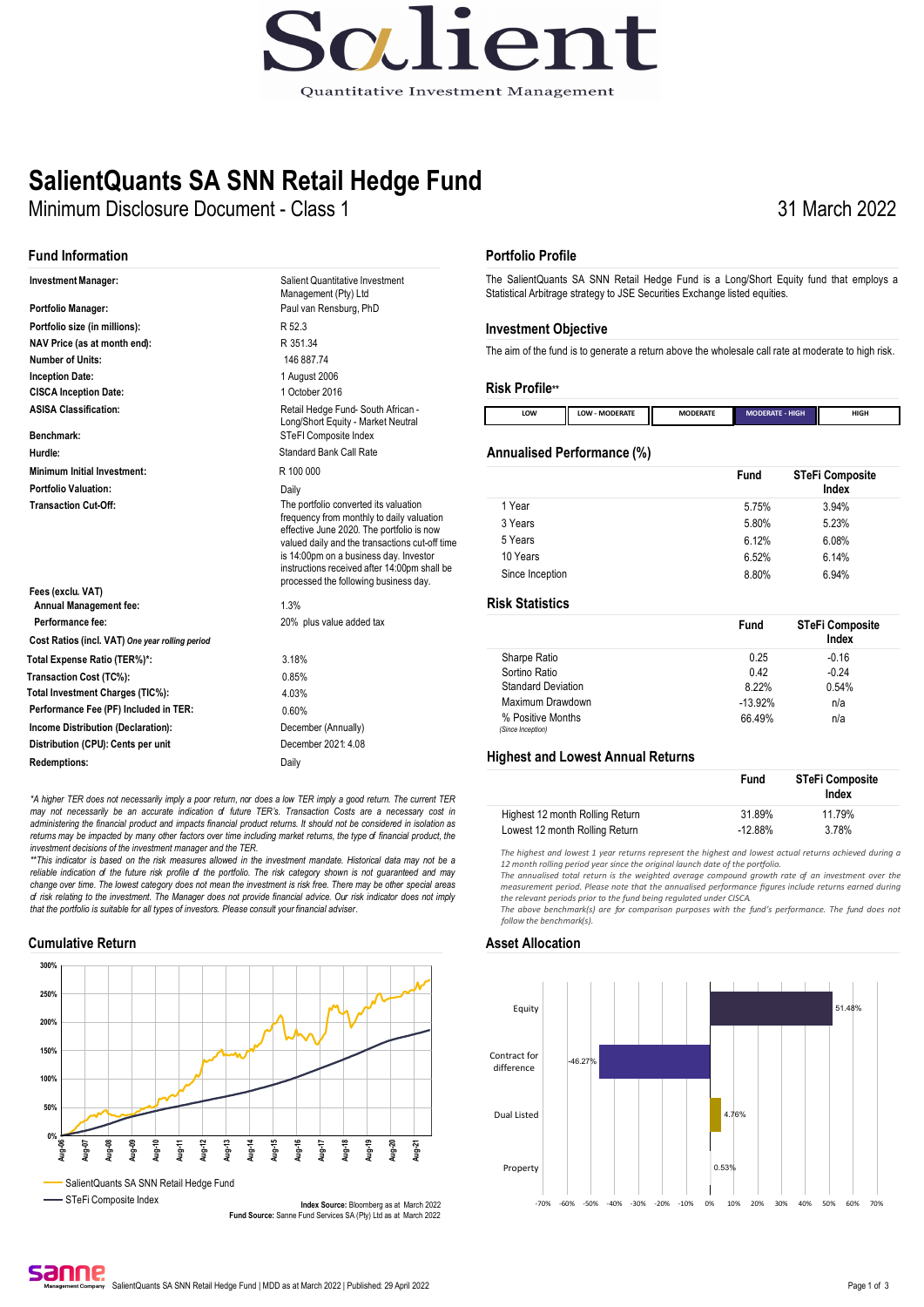# ig lien Quantitative Investment Management

### **SalientQuants SA SNN Retail Hedge Fund**

Minimum Disclosure Document - Class 1 31 March 2022

#### **Portfolio Performance Report (Net of Fees)**

|      | Jan      | Feb      | Mar      | Apr      | May      | Jun      | Jul      | Aug      | Sep      | Oct      | Nov      | <b>Dec</b> | Total     |
|------|----------|----------|----------|----------|----------|----------|----------|----------|----------|----------|----------|------------|-----------|
| 2006 |          |          |          |          |          |          |          | 0.88%    | 0.95%    | 0.72%    | 0.79%    | 2.65%      | 6.12%     |
| 2007 | 2.81%    | .69%     | 4.72%    | 2.23%    | 3.96%    | 0.02%    | 2.55%    | 0.20%    | 3.74%    | 2.76%    | $-0.23%$ | 1.22%      | 28.74%    |
| 2008 | $-2.97%$ | 5.68%    | $-1.86%$ | 2.04%    | 2.58%    | 0.72%    | $-4.79%$ | 0.09%    | $-1.87%$ | 0.49%    | $-1.75%$ | $-0.21%$   | $-2.25%$  |
| 2009 | 0.01%    | 2.92%    | $-0.67%$ | $-0.92%$ | 1.08%    | 0.06%    | 0.98%    | $-0.99%$ | 2.30%    | 2.32%    | $-0.35%$ | 3.66%      | 10.76%    |
| 2010 | $-0.88%$ | 1.87%    | 0.03%    | 2.34%    | $-2.41%$ | 0.20%    | .82%     | 0.55%    | 7.95%    | $-0.60%$ | 1.40%    | 0.41%      | 13.06%    |
| 2011 | $-3.33%$ | 3.97%    | 1.41%    | 1.10%    | $-1.84%$ | 1.05%    | 3.89%    | 1.70%    | $-1.36%$ | 4.20%    | 2.29%    | $-0.81%$   | 12.62%    |
| 2012 | 1.80%    | 1.44%    | 2.44%    | 4.17%    | $-1.83%$ | 2.70%    | 6.38%    | 5.15%    | $-1.94%$ | 1.01%    | 0.87%    | $-0.52%$   | 23.53%    |
| 2013 | 2.48%    | 0.36%    | 2.71%    | 0.85%    | 1.67%    | $-4.34%$ | 1.12%    | $-0.96%$ | $-0.12%$ | 1.01%    | $-0.64%$ | 1.87%      | 5.96%     |
| 2014 | $-3.41%$ | 2.61%    | $-3.07%$ | $-0.26%$ | 1.61%    | 4.01%    | $-0.33%$ | 1.77%    | $-1.90%$ | 4.62%    | $-1.36%$ | 2.04%      | 6.11%     |
| 2015 | 0.48%    | 3.65%    | 4.03%    | 1.12%    | $-0.82%$ | 0.51%    | 3.95%    | 0.11%    | 0.82%    | 2.49%    | 1.77%    | $-1.79%$   | 17.38%    |
| 2016 | $-7.49%$ | $-5.25%$ | 1.79%    | $-0.71%$ | $-0.46%$ | 1.89%    | 4.17%    | $-3.97%$ | 1.40%    | $-1.27%$ | $-1.41%$ | $-1.79%$   | $-12.88%$ |
| 2017 | 2.57%    | 2.00%    | $-0.53%$ | $-2.96%$ | $-3.12%$ | $-0.50%$ | 2.60%    | 1.40%    | 2.32%    | 1.41%    | 9.18%    | 5.87%      | 21.47%    |
| 2018 | $-1.04%$ | 2.68%    | $-1.24%$ | 1.23%    | $-3.94%$ | $-0.52%$ | $-0.35%$ | 1.34%    | 0.52%    | $-4.63%$ | $-5.04%$ | 2.28%      | $-8.73%$  |
| 2019 | 1.57%    | 2.65%    | 2.32%    | $-1.02%$ | 1.76%    | 2.23%    | 0.41%    | $-0.94%$ | 1.03%    | 3.01%    | $-1.38%$ | 3.77%      | 16.37%    |
| 2020 | 1.41%    | 0.16%    | $-3.34%$ | $-0.67%$ | 1.11%    | 0.24%    | 0.49%    | 0.05%    | $-0.02%$ | 0.41%    | 0.10%    | 0.05%      | $-0.10%$  |
| 2021 | 0.81%    | 1.88%    | 0.05%    | $-1.17%$ | 1.65%    | 0.24%    | $-0.26%$ | 1.09%    | 2.95%    | $-3.39%$ | 2.06%    |            | 5.92%     |
| 2022 | 1.92%    | $-0.13%$ | 0.80%    |          |          |          |          |          |          |          |          |            | 2.60%     |

The portfolio converted its valuation frequency from monthly to daily valuation effective June 2020. The performance shown above includes historical performance of the fund prior to its conversion to daily valuation.

The historical performance figures until the end of September 2016 reflect performance achieved prior to CISCA regulation. The portfolio has been transitioned under CISCA regulations on 1 October 2016 and has since been managed as a regulated product.The performance figure given show the yield on a Net Asset value ("NAV") basis. The yield figure is not a forecast. Performance is not guaranteed and investors should not accept it as representing expected future performance. Individual investor performance may differ as a result of initial fees, time of entry/actual investment date, date of reinvestment, and dividends withholding tax. Performance is ca for a lump sum investment on a Net Asset Value basis. The performance figures are reported net of fees with income reinvested.

#### **Market Commentary**

The local bourse remained resilient in spite of the selloff in other emerging market, geopolitical risk, and hawkish stance by several central banks to tame spiral inflation, ytd the Large Cap is 1.43% up. FTSE 100 yielded 1.78%, while S&P 500 dropped 4.95%, EuroStoxx 50 was the biggest loser for the period, 9.21% down. Gold continues to show buoyancy as investors flight to safety following the re-emergence of Covid-19 in China as well as the ongoing Russia-Ukraine war among other systematic risks. The rand had good run against the greenback, 8.68% firmer, following raging commodity prices and a weaker dollar.



Due to the sticky inflation, it came as no surprise that the Fed raised the repo rate by 25 basis points at their meeting in March. Of more importance were comments from Fed Chair Jerome Powell stating that the central bank could hike rates even more aggressively to put an end to inflation which subsequently caused the yield curve to narrow and briefly invert - a sign that a recession may follow.

The UK inflation rate rose to 6.2% in February, up from 5.5% in January and marking the fifth consecutive rise. As expected, this caused the Bank of England to raise rates by 25 basis points at their meeting in March. They also warned that inflation could breach 8% which has raised the likelihood of further rate hikes to come.

Locally, the inflation rate was unchanged at 5.7% for February, however, is still at the upper end of the 4-6% target band. As such, the South African Reserve Bank (Sarb) raised the repo rate by 25 basis points to 4.25% at their March meeting, bringing the prime rate to 7.75%. Whilst in line with market expectations, it was surprising that two of the five policymakers voted for an increase of 50 basis points. Sarb Governor Lesetja Kganyago also stated that inflation is expected to rise above the upper end of the target band in the coming months which added to expectations of more aggressive rate hikes to come.

**Please Note:** The above commentary is based on reasonable assumptions and is not guaranteed to occur.

#### **Investment Manager**

Salient Quantitative Investment Management (Pty) Ltd

An Authorised Financial Services Provider, FSP No. 32647

18th Floor Metalbox, 25 Owl Street, Braamfontein Werf.

Telephone: +27 21 794 6071

Email: info@salientquants.com

Website: www.salientquants.com

#### **Management Company**

Sanne Management Company (RF) (Pty) Ltd Registration No: 2013/096377/07

Pier Place, Heerengracht Street, Foreshore, Cape Town, South Africa

Telephone: +27 21 202 8282 Email: information@sannegroup.com

Website: www.snnmanco.com

#### **Trustee**

FirstRand Bank Limited, Johannesburg (acting through its RMB Custody and Trustee Service Division) Telephone: +27 87 736 1732 3 Merchant Place Ground Floor Corner Fredman and Gwen Streets Sandton 2146

#### **Hedge Fund Risk Disclosure**

Hedge fund strategies may include leverage, short-selling and short term investments. In addition, hedge fund portfolios often invest in unlisted instruments, low-grade debt, foreign currency and other exotic instruments. these expose investors to additional risk. However, not all hedge fund managers employ any or all of these strategies and it is recommended that investors consult their advisers in order to determine which strategies are being employed by the manager and which consequent risks arise.